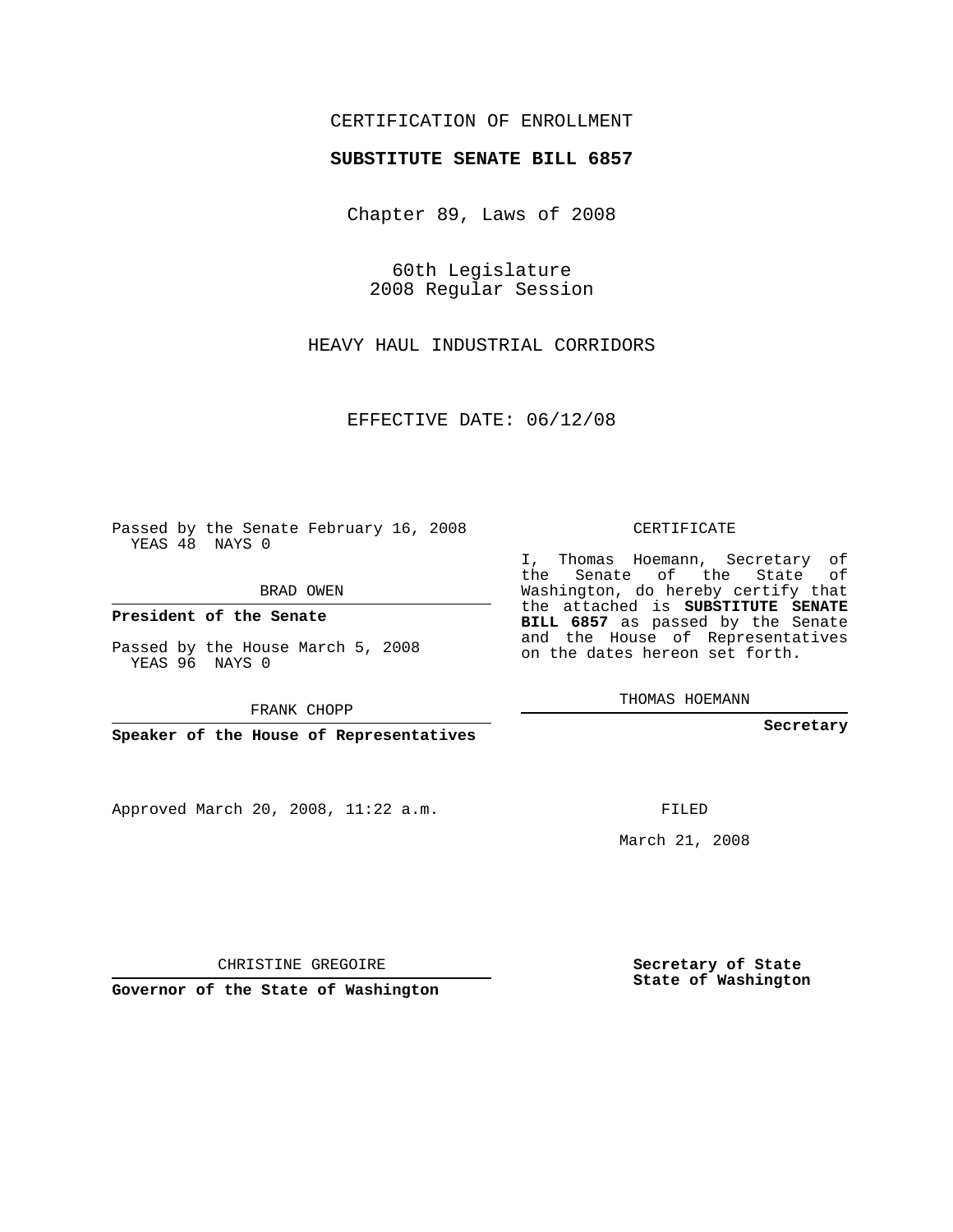# **SUBSTITUTE SENATE BILL 6857** \_\_\_\_\_\_\_\_\_\_\_\_\_\_\_\_\_\_\_\_\_\_\_\_\_\_\_\_\_\_\_\_\_\_\_\_\_\_\_\_\_\_\_\_\_

\_\_\_\_\_\_\_\_\_\_\_\_\_\_\_\_\_\_\_\_\_\_\_\_\_\_\_\_\_\_\_\_\_\_\_\_\_\_\_\_\_\_\_\_\_

Passed Legislature - 2008 Regular Session

### **State of Washington 60th Legislature 2008 Regular Session**

**By** Senate Transportation (originally sponsored by Senators Morton, Swecker, Haugen, King, Spanel, Parlette, and Delvin)

READ FIRST TIME 02/12/08.

 AN ACT Relating to heavy haul industrial corridors; and amending RCW 46.44.0915.

BE IT ENACTED BY THE LEGISLATURE OF THE STATE OF WASHINGTON:

 **Sec. 1.** RCW 46.44.0915 and 2005 c 311 s 1 are each amended to read as follows:

 (1)(a) Except as provided in (b) of this subsection, the department of transportation, with respect to state highways maintained within port district property, may, at the request of a port commission, make and enter into agreements with port districts and adjacent jurisdictions or agencies of the districts, for the purpose of identifying, managing, and maintaining short heavy haul industrial corridors within port district property for the movement of overweight sealed containers used in international trade.

 (b) The department of transportation shall designate that portion 15 of state route number 97 from the Canadian border to milepost 331.22 as a heavy haul industrial corridor for the movement of overweight vehicles to and from the Oroville railhead. The department may issue special permits to vehicles operating in the heavy haul industrial